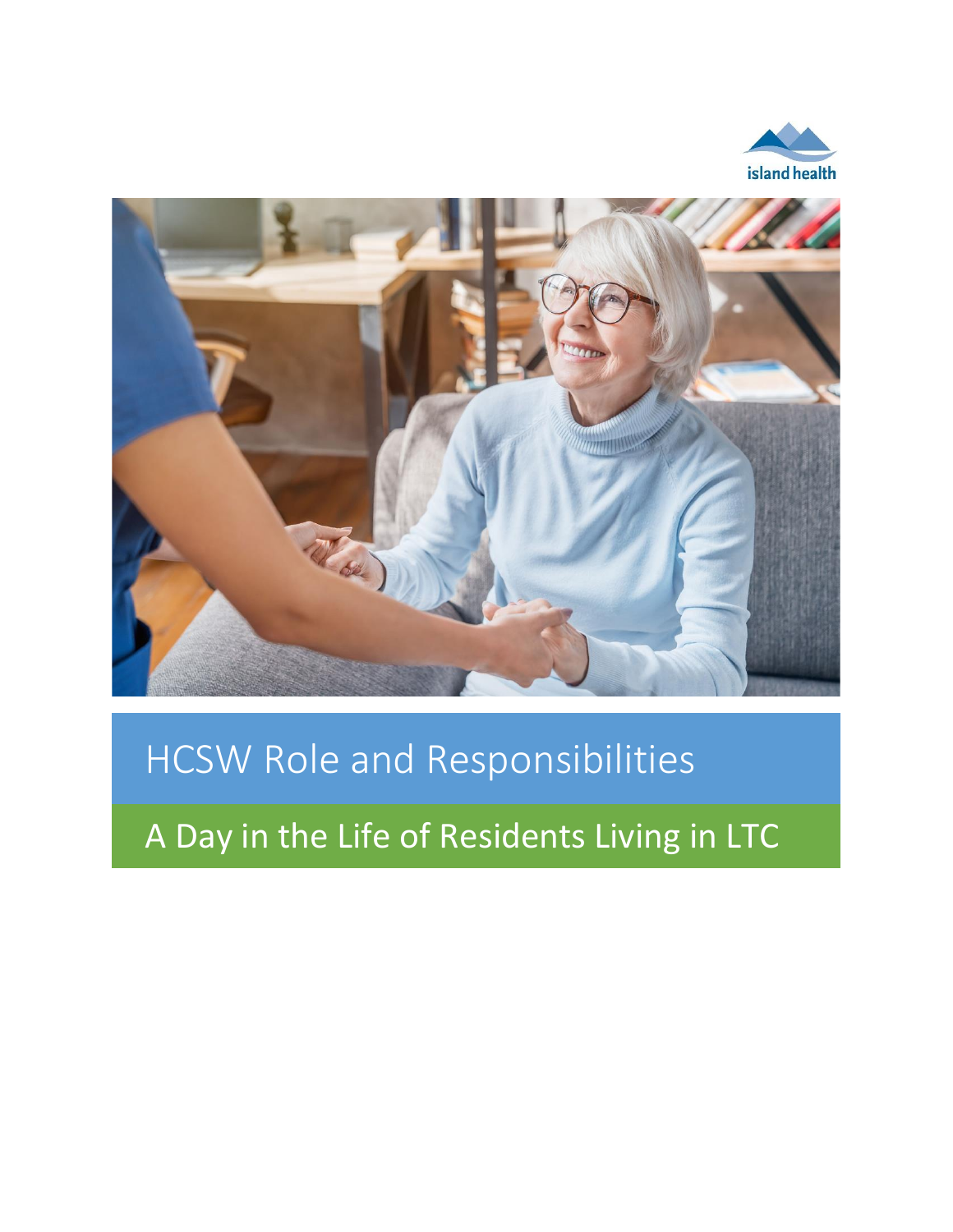**HCSW Role and Responsibilities (A Day in the Life)**

Health Care Support Worker Curriculum



### About this Guide

.

This guide will help you understand your roles and responsibilities as an HCSW in supporting residents. Your role and responsibilities are organized into day, evening and night shifts. Times and activities will vary with facilities.

Consult with your Peer Mentor or most responsible nurse on areas you will need step-by-step instruction and/or coaching. By the end of each shift, take time to write down your strengths and what areas you wish to strengthen. Use your daily reflections to build your knowledge and skills.

#### Learning Objectives:

- Learn and practice your HCSW role and responsibilities
- Learn and practice connecting with residents
- Learn and practice supporting the resident and care team members

#### Day Shift (07:00-15:00)

| 07:00-07:30 | Sign in and sign out pager and radio.<br>$\circ$             |
|-------------|--------------------------------------------------------------|
|             | Review the Communication Safety Board.<br>$\circ$            |
|             | Review residents on RAI Observation to report to<br>$\circ$  |
|             | HCA/nurse clinician resident expressions of distress.        |
|             | Check Island Health email during the day.<br>$\circ$         |
|             | Join the handoff report huddle.<br>$\circ$                   |
|             | Introduce yourself to the care team.<br>$\circ$              |
|             | Participate by gathering and sharing resident<br>$\circ$     |
|             | information describe changes in resident functioning,        |
|             | mood and behaviour, or preferences (likes and                |
|             | dislikes). Describe complaints of distress or                |
|             | discomfort to the nurse clinician as soon as possible.       |
|             | Report safety incidents throughout the day and<br>$\circ$    |
|             | complete the PSLS as required.                               |
|             | Throughout the day, review Resident Plans of Care<br>$\circ$ |
|             | and Social History to encourage meaningful                   |
|             | conversations on what matters to residents and their         |
|             | family.                                                      |
|             |                                                              |

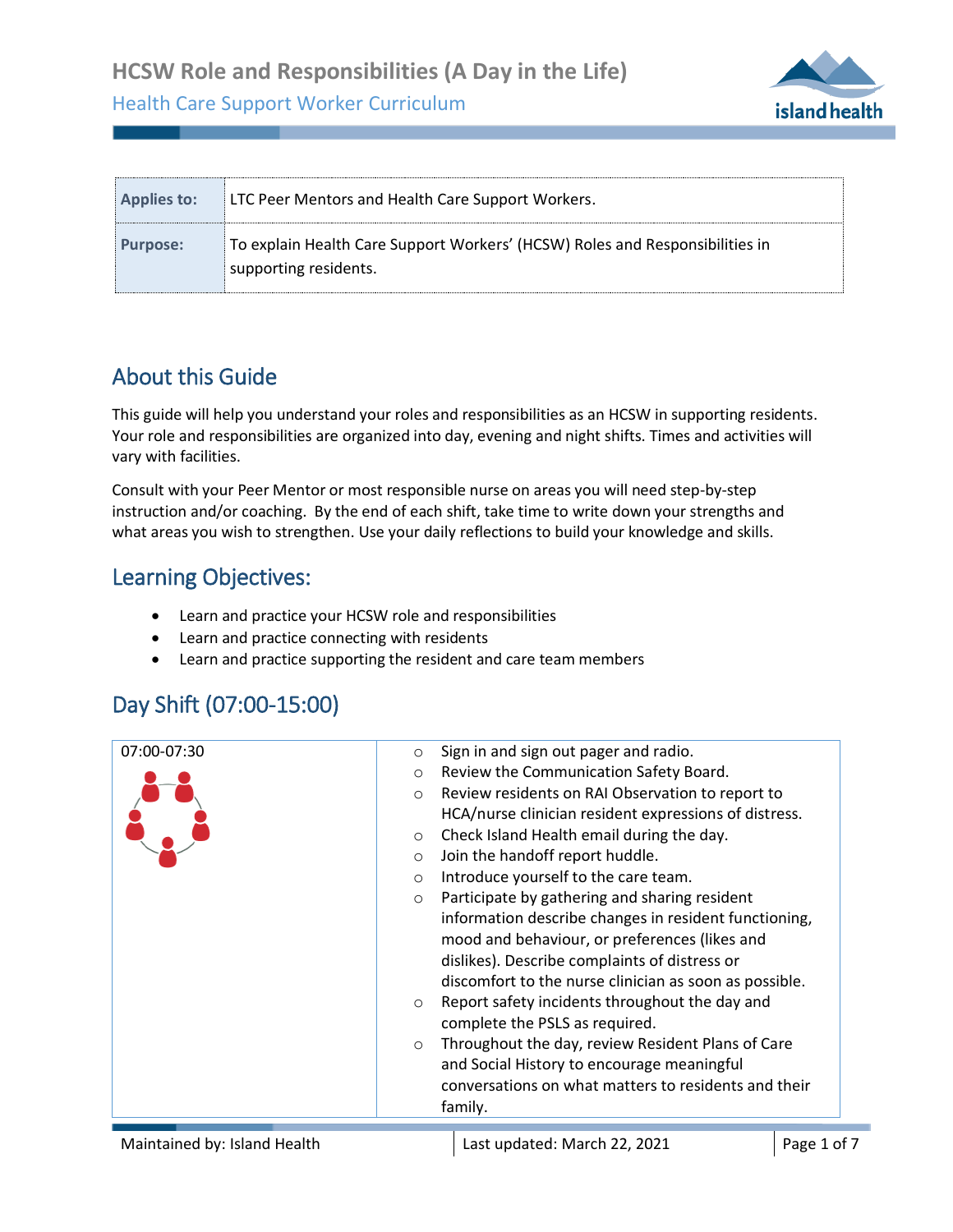

| 07:30-8:00<br>08:00-09:00 | Stock linen and supplies on carts.<br>$\bullet$<br>Recognize residents on contact and droplet precautions.<br>٠<br>Restock PPE holders throughout the day.<br>$\bullet$<br>Restock blanket warmers throughout the day.<br>$\bullet$<br>Accompany and porter residents to the dining room.<br>٠<br>Assist in soiled laundry pickup and garbage disposal.<br>$\bullet$                                                                                          |
|---------------------------|---------------------------------------------------------------------------------------------------------------------------------------------------------------------------------------------------------------------------------------------------------------------------------------------------------------------------------------------------------------------------------------------------------------------------------------------------------------|
|                           | Under the direction of the nurse clinician, serve beverages<br>$\bullet$<br>and meal items.<br>Connect with residents by participating in meaningful<br>$\bullet$<br>conversations on what matters to the resident.<br>Accompany and porter residents to return to their rooms,<br>$\bullet$<br>recreation areas, sitting areas, etc., as per resident choice.<br>Under the direction of the Activity Worker, provide items<br>for the resident to engage in. |
| 09:00-09:15               | <b>Break and refreshments</b>                                                                                                                                                                                                                                                                                                                                                                                                                                 |
| 09:15-10:00               | Assist HCA in vacant resident bed changes.<br>$\bullet$<br>Assist in soiled laundry pickup and garbage disposal.<br>$\bullet$<br>Restock linen and garbage carts.<br>$\bullet$<br>Tidy resident room pathways under the direction of the<br>$\bullet$<br>resident and HCAs.<br>Accompany and porter residents e.g. recreation activities,<br>٠<br>hairdressing services.                                                                                      |
| 10:00-10:30               | Under the direction of the Activity Worker or Rehab<br>$\bullet$<br>Aide, accompany and assist the resident with set up, and<br>supervise as needed, virtual or window visits.                                                                                                                                                                                                                                                                                |
| 10:30-10:45               | Join team huddle<br>$\bullet$<br>Participate by gathering and sharing resident information<br>$\bullet$<br>e.g. describe changes in resident functioning, mood and<br>behaviour, or preferences (likes and dislikes). Describe<br>complaints of distress or discomfort to the nurse clinician<br>as soon as possible                                                                                                                                          |
| 10:45-11:00               | Under the direction of the Activity Worker or Rehab<br>$\bullet$<br>Aide, accompany and assist the resident with set up, and<br>supervise as needed, virtual or window visits.                                                                                                                                                                                                                                                                                |
| 11:00-11:30               | <b>Break and refreshments</b>                                                                                                                                                                                                                                                                                                                                                                                                                                 |
| 11:30-12:00               | Assist HCA in vacant resident bed changes.<br>$\bullet$<br>Assist in soiled laundry pickup and garbage disposal.<br>$\bullet$<br>Restock linen and garbage carts.<br>$\bullet$<br>Tidy resident room pathways under the direction of the<br>$\bullet$<br>resident and HCAs.<br>Connect with residents, reading, cards, and other related<br>$\bullet$<br>games.<br>Accompany and porter residents to the dining room.<br>٠                                    |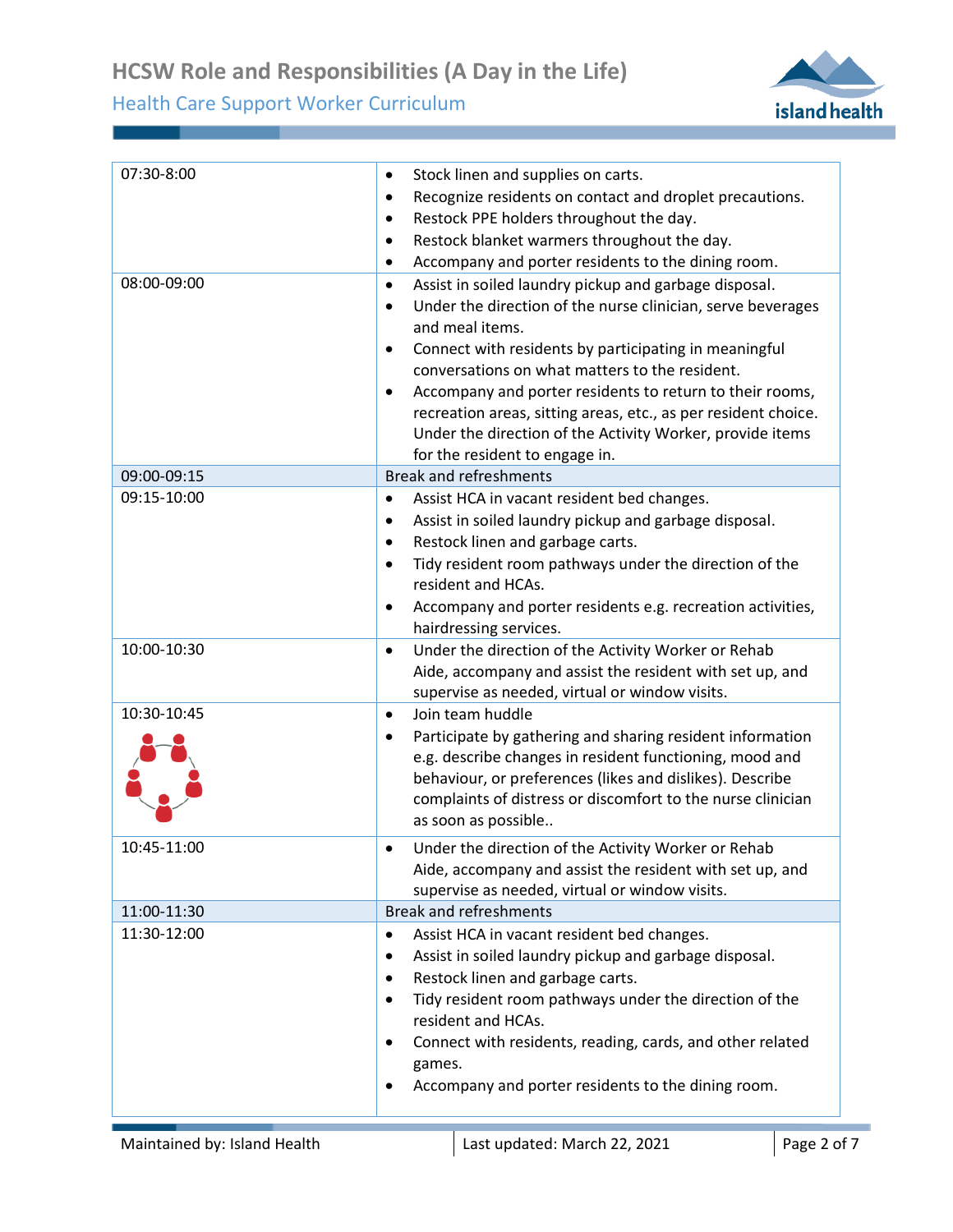

| 12:00-12:30 | Under the direction of the nurse clinician, serve beverages<br>$\bullet$<br>and meal items.<br>Connect with residents by participating in meaningful<br>$\bullet$<br>conversations on what matters to the resident.<br>Accompany and porter residents to return to their rooms,<br>$\bullet$<br>recreation areas, sitting areas, etc., as per resident choice. |
|-------------|----------------------------------------------------------------------------------------------------------------------------------------------------------------------------------------------------------------------------------------------------------------------------------------------------------------------------------------------------------------|
| 12:30-13:30 | Under the direction of the Activity Worker or Rehab<br>$\bullet$<br>Aide, accompany and assist the resident with set up, and<br>supervise as needed, virtual or window visits.                                                                                                                                                                                 |
| 13:30-13:45 | <b>Break and refreshments</b>                                                                                                                                                                                                                                                                                                                                  |
| 13:45-14:15 | Assist in soiled laundry pickup and garbage disposal.<br>$\bullet$<br>Restock linen and garbage carts.<br>$\bullet$                                                                                                                                                                                                                                            |
| 14:15-14:45 | Under the direction of the HCA, serve residents beverages<br>$\bullet$<br>and snacks.<br>Assist in soiled laundry pickup and garbage disposal.<br>$\bullet$<br>Restock linen and garbage carts.<br>٠                                                                                                                                                           |
| 14:45-15:00 | Join the handoff report huddle.<br>$\bullet$<br>Participate by gathering and sharing resident information,<br>e.g., describe changes in resident functioning, mood and<br>behaviour, or preferences (likes and dislikes).                                                                                                                                      |
| Reflection  | These are my strengths.<br>٠<br>These are the areas I will focus on to strengthen my skills.                                                                                                                                                                                                                                                                   |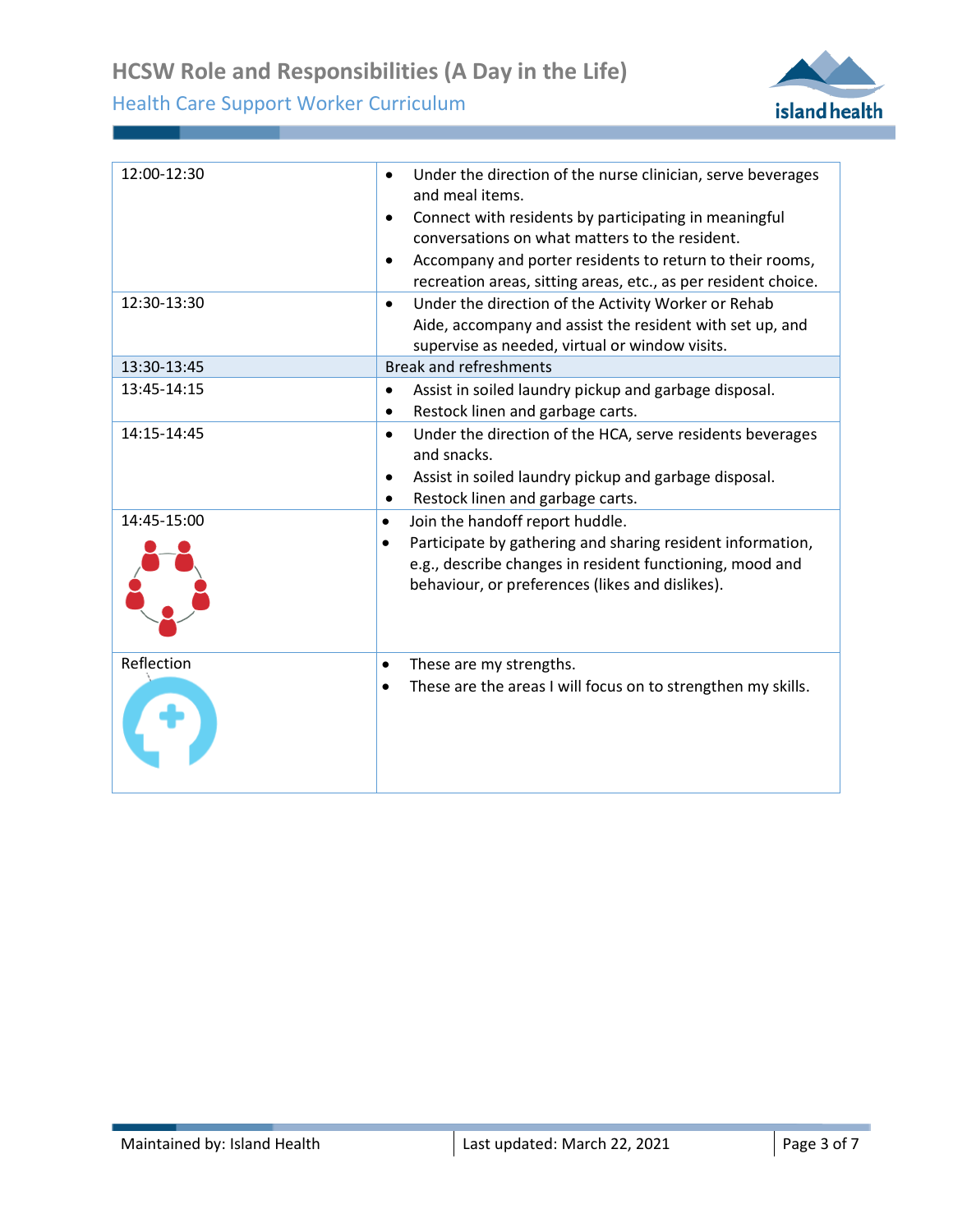

## Evening Shift (15:00 – 23:00)

| $15:00 - 15:30$<br>15:30-16:00 | Sign in and sign out pager and radio.<br>٠<br>Review the Communication Safety Board.<br>٠<br>Review residents on RAI Observation to report to HCA/nurse<br>٠<br>clinician resident expressions of distress.<br>Check Island Health email during the evening.<br>٠<br>Join the handoff report huddle.<br>٠<br>Introduce yourself to the care team.<br>$\bullet$<br>Participate by gathering and sharing resident information,<br>$\bullet$<br>e.g., describe changes in resident functioning, mood and<br>behaviour, or preferences (likes and dislikes). Describe<br>complaints of distress or discomfort to the nurse clinician as<br>soon as possible.<br>Report safety incidents throughout the evening and complete<br>٠<br>the PSLS as required.<br>Throughout the evening, review Resident Plans of Care and<br>٠<br>Social History to encourage meaningful conversations on<br>what matters to residents and their families.<br>Stock linen and supplies on carts.<br>٠<br>Recognize residents on contact and droplet precautions.<br>٠<br>Restock PPE holders throughout the evening.<br>$\bullet$<br>Restock blanket warmers throughout the day.<br>٠<br>Connect with residents, reading, cards, and other related<br>٠<br>activities. |
|--------------------------------|-------------------------------------------------------------------------------------------------------------------------------------------------------------------------------------------------------------------------------------------------------------------------------------------------------------------------------------------------------------------------------------------------------------------------------------------------------------------------------------------------------------------------------------------------------------------------------------------------------------------------------------------------------------------------------------------------------------------------------------------------------------------------------------------------------------------------------------------------------------------------------------------------------------------------------------------------------------------------------------------------------------------------------------------------------------------------------------------------------------------------------------------------------------------------------------------------------------------------------------------------|
| 16:00-16:30                    | <b>Break and refreshments</b>                                                                                                                                                                                                                                                                                                                                                                                                                                                                                                                                                                                                                                                                                                                                                                                                                                                                                                                                                                                                                                                                                                                                                                                                                   |
| 16:30-17:00<br><b>ICP</b>      | Assist in soiled laundry pickup and garbage disposal.<br>$\bullet$<br>Restock linen and garbage carts.<br>٠<br>Connect with residents, reading, cards, and other related<br>٠<br>activities                                                                                                                                                                                                                                                                                                                                                                                                                                                                                                                                                                                                                                                                                                                                                                                                                                                                                                                                                                                                                                                     |
| 17:00-18:00                    | Accompany and porter residents to the dining room.<br>$\bullet$<br>Under the direction of the nurse clinician, serve beverages and<br>$\bullet$<br>meal items.<br>Connect with residents by participating in meaningful<br>٠<br>conversations on what matters to the resident.<br>Accompany and porter residents to return to their rooms,<br>٠<br>recreation areas, sitting areas, etc., as per resident choice.                                                                                                                                                                                                                                                                                                                                                                                                                                                                                                                                                                                                                                                                                                                                                                                                                               |
| 18:00-18:30                    | Assist in soiled laundry pickup and garbage disposal.<br>$\bullet$<br>Restock linen and garbage carts.<br>٠                                                                                                                                                                                                                                                                                                                                                                                                                                                                                                                                                                                                                                                                                                                                                                                                                                                                                                                                                                                                                                                                                                                                     |
| 18:30-19:00                    | Connect with residents, reading, cards, and other related<br>$\bullet$<br>activities.                                                                                                                                                                                                                                                                                                                                                                                                                                                                                                                                                                                                                                                                                                                                                                                                                                                                                                                                                                                                                                                                                                                                                           |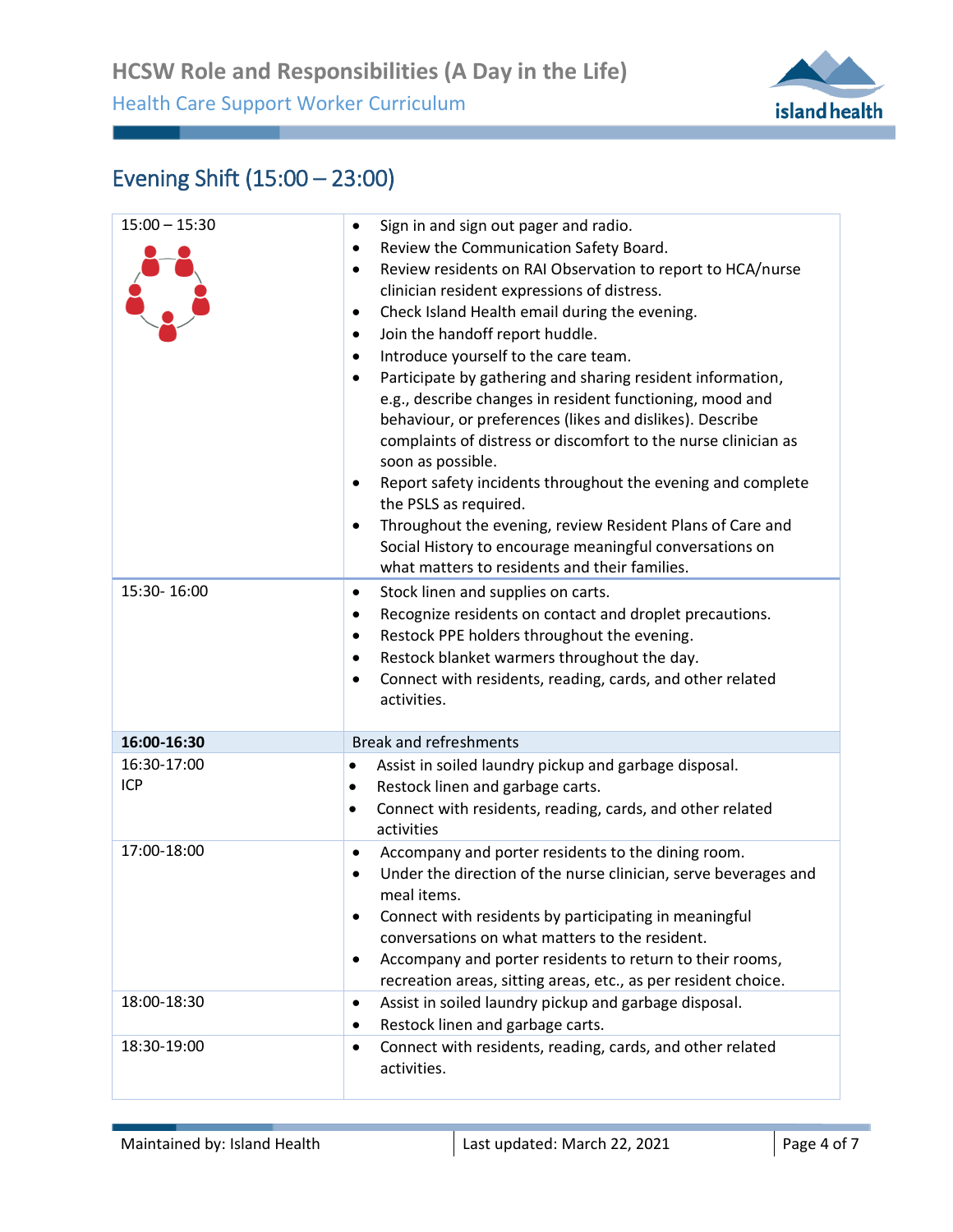

| 19:00-19:15 | <b>Break and refreshments</b>                                                                                                                                                                                                                                                                                                                                              |
|-------------|----------------------------------------------------------------------------------------------------------------------------------------------------------------------------------------------------------------------------------------------------------------------------------------------------------------------------------------------------------------------------|
| 19:15-20:00 | Under the direction of the HCA, serve residents beverages and<br>snacks.<br>Connect with residents, reading, cards, and other related<br>$\bullet$<br>activities as provided in recreation areas.                                                                                                                                                                          |
| 20:00-21:15 | Deliver soiled wheelchairs to washing area.<br>$\bullet$                                                                                                                                                                                                                                                                                                                   |
| 21:00-21:15 | <b>Break and refreshments</b>                                                                                                                                                                                                                                                                                                                                              |
| 21:15-21:30 | Join team huddle.<br>$\bullet$<br>Participate by gathering and sharing resident information, e.g.,<br>describe changes in resident functioning, mood and behaviour,<br>or preferences (likes and dislikes).                                                                                                                                                                |
| 21:30-22:45 | Tidy workstations.<br>$\bullet$<br>Restock linen and garbage carts.<br>$\bullet$<br><b>Restock PPE.</b><br>$\bullet$<br>Restock blanket warmers.<br>$\bullet$<br>Transport cleaned wheelchairs from washing area to resident<br>$\bullet$<br>room, under the direction of the HCA.<br>Connect with residents, reading, cards, and other related<br>$\bullet$<br>activities |
| 22:24-23:00 | Join the handoff report huddle.<br>$\bullet$<br>Participate by gathering and sharing resident information,<br>$\bullet$<br>e.g., describe changes in resident functioning, mood and<br>behaviour, or preferences (likes and dislikes).                                                                                                                                     |
| Reflection  | These are my strengths.<br>$\bullet$<br>These are the areas I will focus on to strengthen my skills.<br>$\bullet$                                                                                                                                                                                                                                                          |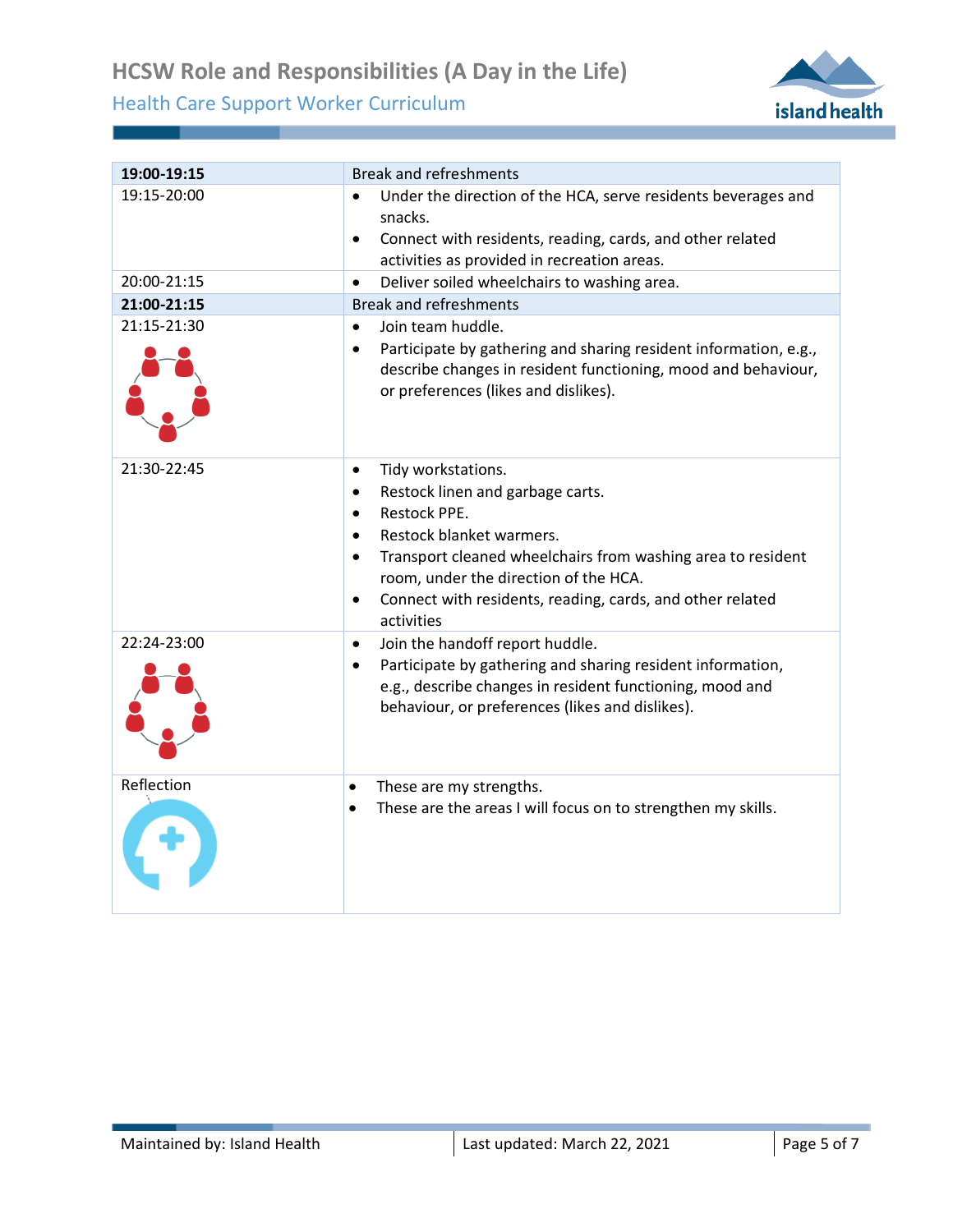

## Night Shift (23:00-07:00)

| 23:00-23:30 | Sign in and sign out pager and radio.<br>٠<br>Review the Communication Safety Board.<br>٠<br>Review residents on RAI Observation to report to HCA/nurse<br>٠<br>clinician resident expressions of distress.<br>Check Island Health email during the evening shift.<br>٠<br>Join the handoff report huddle.<br>$\bullet$<br>Introduce yourself to the care team.<br>$\bullet$<br>Participate by gathering and sharing resident information,<br>٠<br>e.g., describe changes in resident functioning, mood and<br>behaviour, or preferences (likes and dislikes). Describe<br>complaints of distress or discomfort to the nurse clinician as<br>soon as possible<br>Report safety incidents throughout the HS and complete the<br>٠<br>PSLS as required<br>Throughout the night, review Resident Plans of Care and<br>٠<br>Social History to encourage meaningful conversations on<br>what matters to residents and their family. |
|-------------|--------------------------------------------------------------------------------------------------------------------------------------------------------------------------------------------------------------------------------------------------------------------------------------------------------------------------------------------------------------------------------------------------------------------------------------------------------------------------------------------------------------------------------------------------------------------------------------------------------------------------------------------------------------------------------------------------------------------------------------------------------------------------------------------------------------------------------------------------------------------------------------------------------------------------------|
| 23:30-24:00 | Switch off TVs in public areas.<br>$\bullet$<br>Stock linen and supplies on carts.<br>٠<br>Resupply PPE holders throughout HS.<br>٠<br>Resupply blanket warmers throughout HS.<br>٠<br>Recognize residents on contact and droplet precautions.<br>٠<br>Observe for awake residents and walking in hallway; notify<br>٠<br>nurse clinician and follow directions.                                                                                                                                                                                                                                                                                                                                                                                                                                                                                                                                                               |
| 24:00-24:30 | Assist in soiled laundry pickup and garbage disposal.<br>$\bullet$<br>Resupply linen and garbage carts.<br>٠<br>Resupply blanket warmers throughout HS.<br>٠<br>Connect with residents, reading, cards, and other related<br>٠<br>activities, as provided by the resident or recreation areas.<br>Observe for awake residents and walking in hallway; notify<br>$\bullet$<br>nurse clinician and follow directions.                                                                                                                                                                                                                                                                                                                                                                                                                                                                                                            |
| 24:30-24:45 | <b>Break and refreshments</b>                                                                                                                                                                                                                                                                                                                                                                                                                                                                                                                                                                                                                                                                                                                                                                                                                                                                                                  |
| 24:45-01:30 | Tidy public areas and workstations.<br>٠<br>Observe for awake residents and walking in hallway; notify<br>nurse clinician and follow directions.                                                                                                                                                                                                                                                                                                                                                                                                                                                                                                                                                                                                                                                                                                                                                                               |
| 01:30-02:00 | <b>Break and refreshments</b>                                                                                                                                                                                                                                                                                                                                                                                                                                                                                                                                                                                                                                                                                                                                                                                                                                                                                                  |